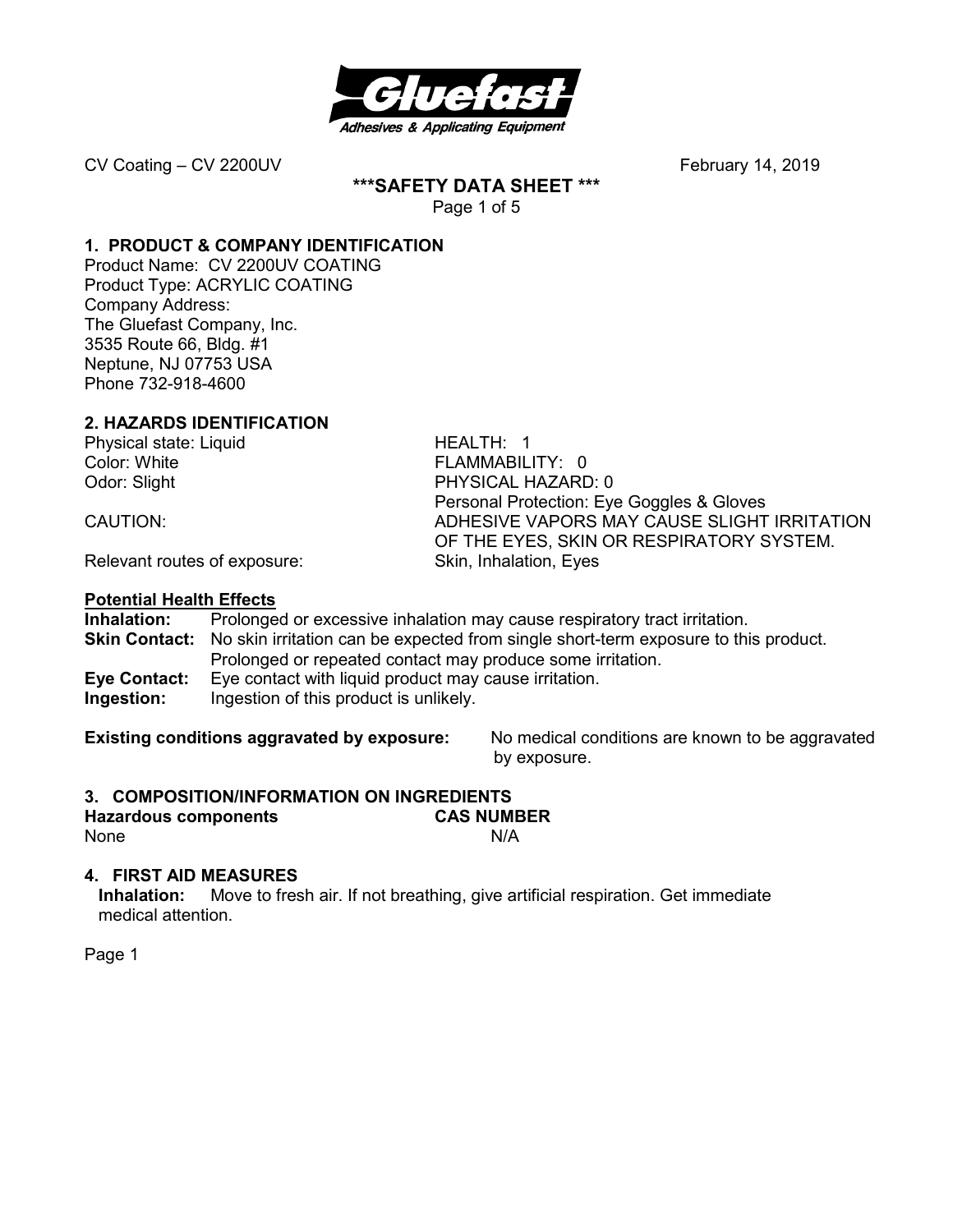

### **\*\*\*SAFETY DATA SHEET \*\*\***

Page 2 of 5

| <b>Skin contact:</b><br>Eye contact:<br>Ingestion:                                                                                                                                                                              | Immediately wash skin thoroughly with soap and water. Remove contaminated<br>clothing and footwear. Get immediate medical attention.<br>Rinse immediately with plenty of water, also under the eyelids, for at least 15<br>minutes. Get immediate medical attention.<br>DO NOT induce vomiting unless directed to do so by medical personnel.<br>Never give anything by mouth to an unconscious person. Get immediate<br>medical attention. |                                                                                                                                                                                                                                                                                                 |  |  |
|---------------------------------------------------------------------------------------------------------------------------------------------------------------------------------------------------------------------------------|---------------------------------------------------------------------------------------------------------------------------------------------------------------------------------------------------------------------------------------------------------------------------------------------------------------------------------------------------------------------------------------------------------------------------------------------|-------------------------------------------------------------------------------------------------------------------------------------------------------------------------------------------------------------------------------------------------------------------------------------------------|--|--|
| <b>5. FIRE FIGHTING MEASURES</b><br>Flash point:<br>Auto ignition temperature:<br>Flammable/Explosive limits - lower:<br>Flammable/Explosive limits - upper:<br><b>Extinguishing media:</b><br>Special firefighting procedures: |                                                                                                                                                                                                                                                                                                                                                                                                                                             | Greater than 200 degrees Fahrenheit<br><b>Unknown</b><br>Not applicable<br>Not applicable<br>For dry film use water, carbon dioxide (CO2) or ABC dry<br>chemical.<br>When dried film burns, water (H2O), carbon dioxide (CO2),                                                                  |  |  |
| Unusual fire or explosion hazards:<br><b>Hazardous combustion products:</b>                                                                                                                                                     |                                                                                                                                                                                                                                                                                                                                                                                                                                             | carbon monoxide (CO), and smoke are produced.<br>Pyrolysis products may include some hazardous materials.<br>None<br>NONE HAZARDOUS - contains no known hazardous<br>ingredients as defined by the Federal Hazardous<br>Substances Act or by the Dept. of Transportation under<br>CFR Title 49. |  |  |

#### **6. ACCIDENTAL RELEASE MEASURES**

Use personal protection recommended in Section 8, isolate the hazard area and deny entry to unnecessary and unprotected personnel.<br>Environmental precautions:

**Environmental precautions:** Disposal of water/adhesive in accordance with federal, state and local regulations. Most states prohibit disposal of liquids in landfills.

**Clean-up methods: Contain spill. Recover as much as possible for reuse.** Absorb remaining spill with an inert material. Ferric chloride & lime will assist in coagulation. Place into closed container and store in a safe location to await disposal. Wash the spill area with soap and water. Do not flush liquid material into public sewer or water system. Contact state or town municipalities for proper disposal instructions

#### **7. HANDLING AND STORAGE**

**Handling:** Avoid contact with eyes, skin and clothing. Wash thoroughly after handling. Gloves recommended. Wear proper personal protecting clothing and equipment. **Storage:** Store at room temperature. Rotate stock using oldest material first. Shelf life for opened containers is three months, unopened containers six months. For safe storage, store above 0 °C (32°F). *KEEP FROM FREEZING.*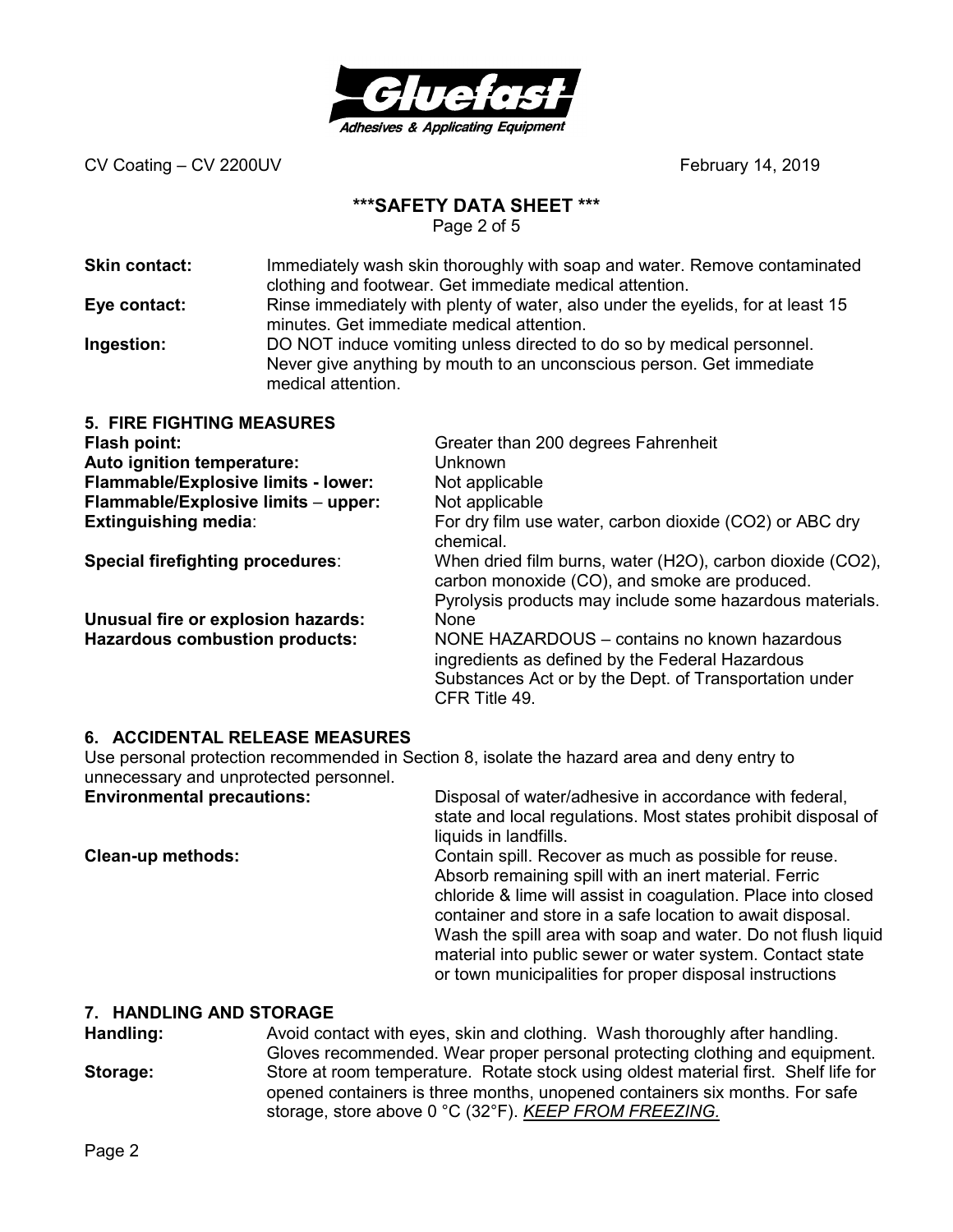

## **\*\*\*SAFETY DATA SHEET \*\*\***

Page 3 of 5

#### **8. EXPOSURE CONTROLS/PERSONAL PROTECTION**

**Employers should complete an assessment of all workplaces to determine the need for, and selection of, proper exposure controls and protective equipment for each task performed.** 

| <b>Hazardous components</b>                            | <b>ACGIH TLV</b>                                                                                                               |     | <b>OSHA PEL AIHA WEEL OTHER</b> |     |  |
|--------------------------------------------------------|--------------------------------------------------------------------------------------------------------------------------------|-----|---------------------------------|-----|--|
| None                                                   | N/A                                                                                                                            | N/A | N/A                             | N/A |  |
| <b>Engineering controls:</b>                           | Effective exhaust ventilation should always be provided<br>to draw mists, fumes and vapors away from workers to                |     |                                 |     |  |
| <b>Respiratory protection:</b>                         | prevent routine inhalation.<br>None required except if product is being sprayed where<br>a NIOSH approved mask is recommended. |     |                                 |     |  |
| <b>Eye/face protection:</b><br><b>Skin protection:</b> | Safety goggles<br>Gloves recommended.                                                                                          |     |                                 |     |  |

#### **9. PHYSICAL AND CHEMICAL PROPERTIES**

| <b>Physical state:</b>                     | Liquid                              |
|--------------------------------------------|-------------------------------------|
| Color:                                     | White                               |
| Odor:                                      | Slight                              |
| <b>Odor threshold:</b>                     | Not available                       |
| Ph:                                        | $7.5 - 8.5$                         |
| <b>Vapor Pressure:</b>                     | Water                               |
| <b>Freezing Point/range:</b>               | 32F                                 |
| <b>Melting Point/range:</b>                | N/A                                 |
| <b>Specific gravity:</b>                   | 1.1                                 |
| Vapor density:                             | Water                               |
| <b>Flash Point:</b>                        | Greater than 200 degrees Fahrenheit |
| <b>Flammable/Explosive limits - lower:</b> | Not applicable                      |
| Flammable/Explosive limits - upper:        | Not applicable                      |
| <b>Autoignition temperature:</b>           | Unknown                             |
| <b>Evaporation rate:</b>                   | Water                               |
| Solubility in water:                       | 100% Soluble                        |
| Partition coefficient (n-octanol/water):   | N/A                                 |
| <b>VOC content:</b>                        | N/A                                 |
|                                            |                                     |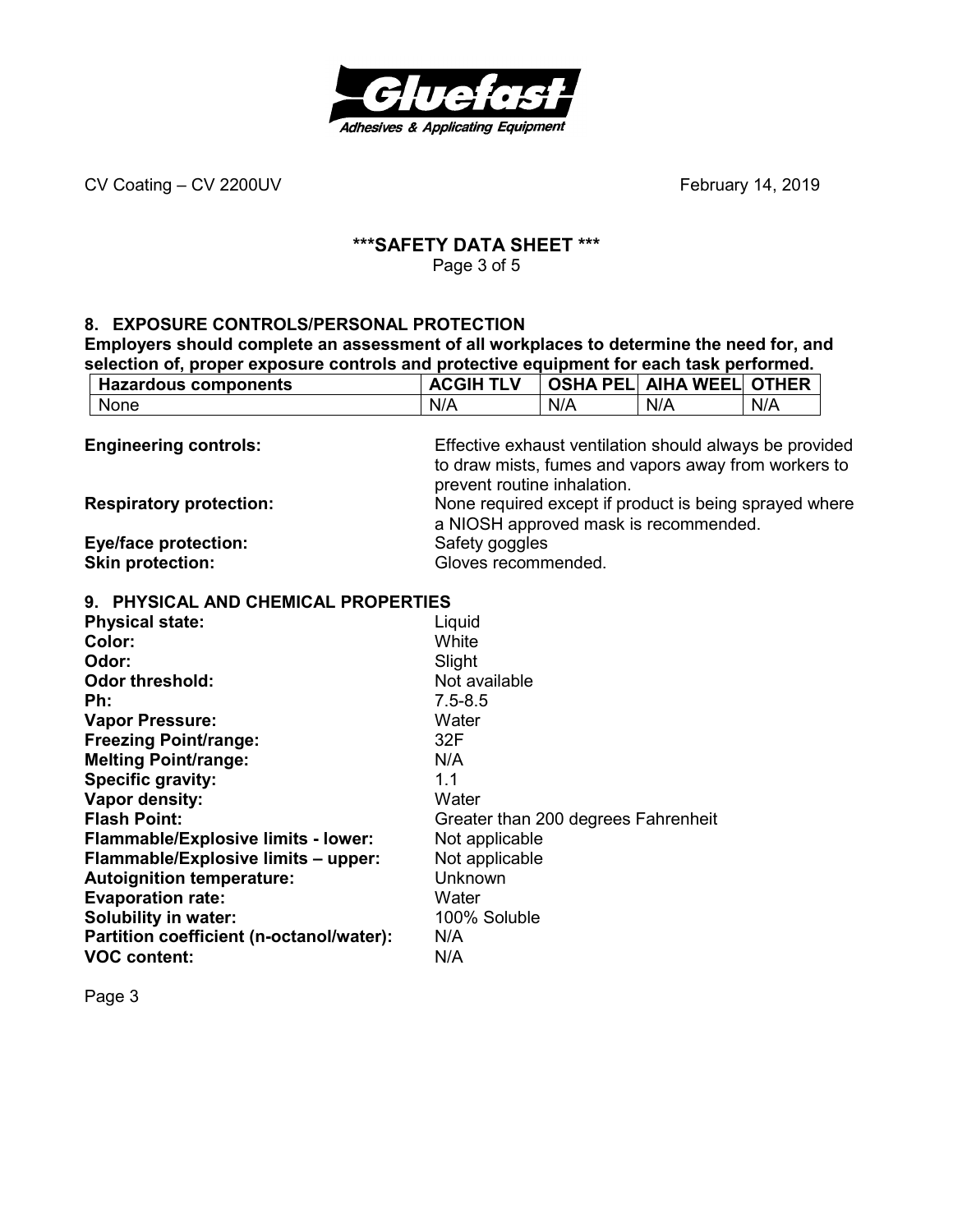

#### **\*\*\*SAFETY DATA SHEET \*\*\***

Page 4 of 5

#### **10. STABILITY AND REACTIVITY**

| Stability                        | <b>Stable</b>                                                                                       |
|----------------------------------|-----------------------------------------------------------------------------------------------------|
| Hazardous reactions:             | Will not occur.                                                                                     |
| Hazardous decomposition products | Thermal decomposition may yield acrylic monomers.                                                   |
| Incompatible materials:          | Reacts with strong oxidizing agents and any water sensitive<br>materials. Avoid contact with brass. |
| Conditions to avoid:             | Do not freeze.                                                                                      |

#### **11. TOXICOLOGICAL INFORMATION**

| <b>Hazardous components</b> |      | NTB Carcinogen   IARC Carcinogen | <b>OSHA Carcinogen</b><br>(Specifically Regulated) |
|-----------------------------|------|----------------------------------|----------------------------------------------------|
| None                        | None | None                             | N/A                                                |
|                             |      |                                  |                                                    |
| <b>Hazardous components</b> | None | <b>Health Effects/</b>           | None                                               |
|                             |      | <b>Target Organs</b>             |                                                    |
| None                        |      | None                             |                                                    |
|                             |      |                                  |                                                    |

#### **12. ECOLOGICAL INFORMATION**

Ecological information: N/A

### **13. DISPOSAL CONSIDERATIONS**

# **Information provided is for unused product only.**

Disposal of water/adhesive in accordance with federal, state and local regulations. Most states prohibit disposal of liquids in landfills. Contact state or town municipalities for proper disposal instructions.<br>N/A **Hazardous waste number:** 

## **14. TRANSPORT INFORMATION**

|  |  |  | U.S. Department of Transportation Ground (49 CFR) |
|--|--|--|---------------------------------------------------|

| Proper shipping name:     | CR465WGL-CR465WPL-CR465WDR                                                                |
|---------------------------|-------------------------------------------------------------------------------------------|
| Hazard class or division: | <b>None</b>                                                                               |
| Identification number:    | <b>None</b>                                                                               |
| Packing group:            | Carton, 5-Gallon Pail, 55 Gallon Drum                                                     |
|                           | Product is not requisited, non hazardous and not restricted for transport by air or water |

Product is not regulated, non hazardous and not restricted for transport by air or water.